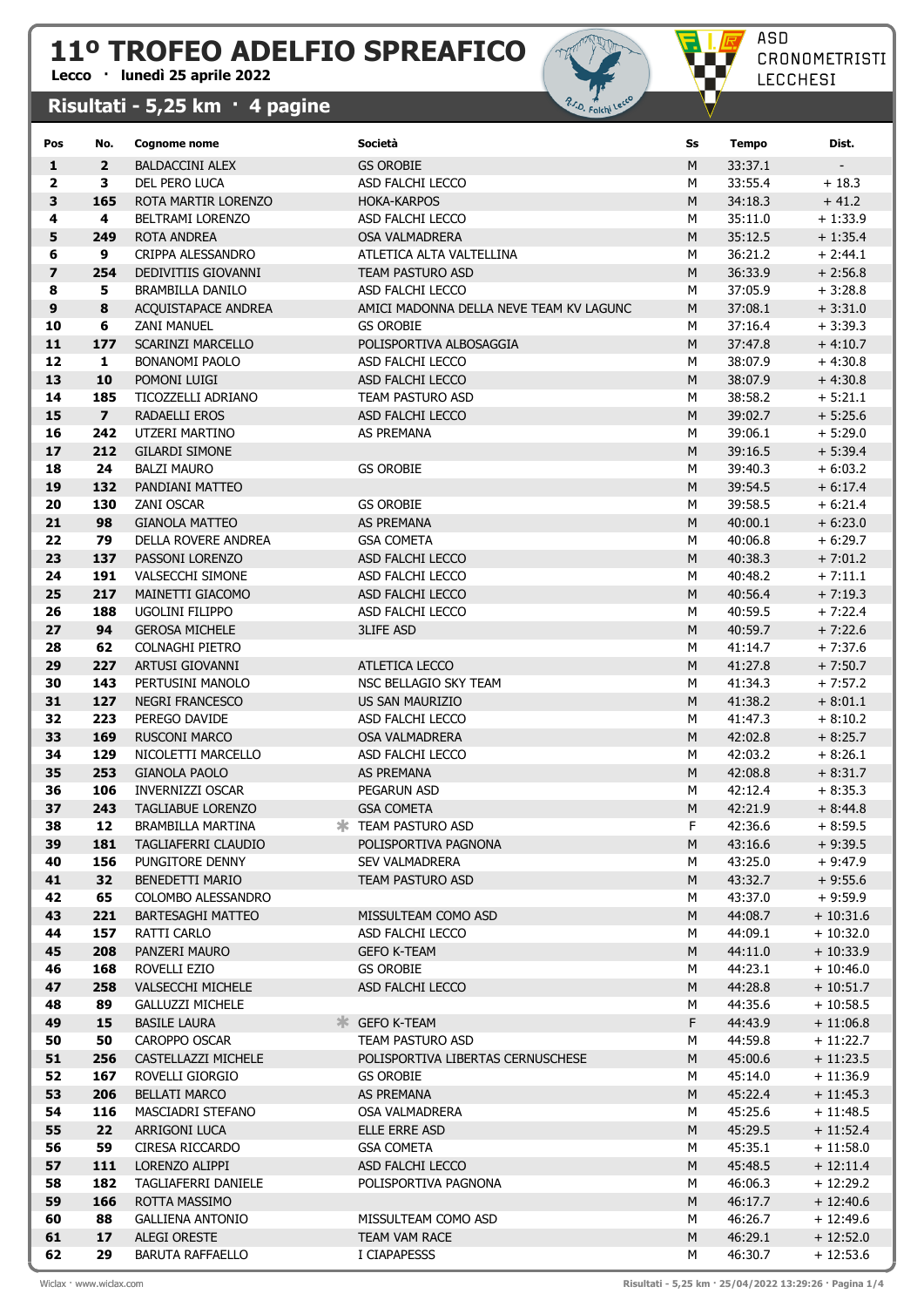| Pos        | No.        | <b>Cognome nome</b>                          |    | Società                                   | Ss        | <b>Tempo</b>       | Dist.                    |
|------------|------------|----------------------------------------------|----|-------------------------------------------|-----------|--------------------|--------------------------|
| 63         | 241        | SANGALLI BARBARA                             | Ж. | AS PREMANA                                | F         | 47:01.9            | $+13:24.8$               |
| 64         | 195        | ZANARDI GABRIELE                             |    | ATLETICA 87 OGGIONO                       | М         | 47:08.0            | $+13:30.9$               |
| 65         | 43         | <b>BRAGA FABIO</b>                           |    | AMICI MADONNA DELLA NEVE TEAM KV LAGUNC   | M         | 47:08.4            | $+13:31.3$               |
| 66         | 175        | SACCHI EMANUELE                              |    | <b>SKY LARIO RUNNERS</b>                  | М         | 47:14.9            | $+13:37.8$               |
| 67         | 228        | <b>BONACINA ANDREA</b>                       |    | <b>AS PREMANA</b>                         | M         | 47:19.9            | $+13:42.8$               |
| 68         | 36         | <b>BIANCHI NICOLO</b>                        |    | EVOLUTION SPORT TEAM                      | м         | 47:26.6            | $+13:49.5$               |
| 69         | 265        | <b>GIANOLA LUCA</b>                          |    | AS PREMANA                                | M         | 47:28.5            | $+13:51.4$               |
| 70         | 63         | COLOMBO CRISTIAN                             |    | TEAM PASTURO ASD                          | M         | 47:37.7            | $+14:00.6$               |
| 71         | 148        | PIROVANO ANDREA                              |    | <b>OSA VALMADRERA</b>                     | M         | 47:40.6            | $+14:03.5$               |
| 72         | 158        | RATTI MARCO                                  |    | <b>3LIFE ASD</b>                          | M         | 47:44.2            | $+14:07.1$               |
| 73         | 178        | SONZOGNI CRISTINA                            |    | <b>ELLE ERRE ASD</b>                      | F         | 47:44.5            | $+14:07.4$               |
| 74         | 131        | PALEARI MATTEO                               |    | <b>OSA VALMADRERA</b>                     | M         | 47:59.8            | $+14:22.7$               |
| 75         | 69         | COLOMBO MIRCO                                |    | <b>RUNCARD</b>                            | M         | 48:04.3            | $+14:27.2$               |
| 76<br>77   | 226<br>117 | <b>VIAN ANDREA</b><br>MASCIADRI ROBERTO      |    | <b>GEFO K-TEAM</b>                        | м<br>M    | 48:05.1            | $+14:28.0$               |
| 78         | 23         | <b>BAGGI ANGELO</b>                          |    | OSA VALMADRERA<br>PEGARUN ASD             | М         | 48:08.1<br>48:09.4 | $+14:31.0$<br>$+14:32.3$ |
| 79         | 66         | COLOMBO MASSIMO                              |    | <b>SEV VALMADRERA</b>                     | M         | 48:16.3            | $+14:39.2$               |
| 80         | 262        | <b>MERONI UMBERTO</b>                        |    | <b>3LIFE ASD</b>                          | М         | 48:18.8            | $+14:41.7$               |
| 81         | 164        | <b>ROTA MARCO</b>                            |    | ATLETICA MARATHON ALMENNO S.S.            | ${\sf M}$ | 48:23.2            | $+14:46.1$               |
| 82         | 259        | LOMBARDINI LUCA                              |    | <b>OSA VALMADRERA</b>                     | M         | 48:23.8            | $+14:46.7$               |
| 83         | 207        | <b>DOZIO FRANCESCO</b>                       |    | POLISPORTIVA LIBERTAS CERNUSCHESE         | M         | 48:31.3            | $+14:54.2$               |
| 84         | 95         | <b>GEROSA ANGELO</b>                         |    | TEAM PASTURO ASD                          | м         | 48:34.8            | $+14:57.7$               |
| 85         | 202        | <b>BERTOLDINI TADDEO</b>                     |    | ASD FALCHI LECCO                          | M         | 48:46.1            | $+15:09.0$               |
| 86         | 203        | <b>BIFFI MATTIA</b>                          |    | ASD FALCHI LECCO                          | М         | 48:46.1            | $+15:09.0$               |
| 87         | 14         | <b>RUSCONI MARTA</b>                         |    | <b>* ASD FALCHI LECCO</b>                 | F         | 48:46.6            | $+15:09.5$               |
| 88         | 13         | PARENTI MARTINA                              |    | * ASD FALCHI LECCO                        | F         | 48:52.7            | $+15:15.6$               |
| 89         | 150        | PIZZAGALLI GIULIO                            |    | <b>OSA VALMADRERA</b>                     | M         | 48:56.2            | $+15:19.1$               |
| 90         | 64         | COLOMBO PAOLO                                |    | TEAM PASTURO ASD                          | М         | 49:09.7            | $+15:32.6$               |
| 91         | 11         | PEDRONI CECILIA                              |    | <b>PEGARUN ASD</b>                        | F         | 49:15.1            | $+15:38.0$               |
| 92         | 80         | DI MARIA LUCA                                |    | <b>RUNCARD</b>                            | M         | 49:18.7            | $+15:41.6$               |
| 93         | 161        | RIPAMONTI ROBERTO                            |    | <b>RUNCARD</b>                            | M         | 49:21.8            | $+15:44.7$               |
| 94         | 77         | CRUPI VINCENZO                               |    | OSA VALMADRERA                            | M         | 49:33.4            | $+15:56.3$               |
| 95         | 39         | <b>BONANNO FRANCESCO</b>                     |    | <b>TEAM PASTURO ASD</b>                   | M         | 49:34.8            | $+15:57.7$               |
| 96         | 251        | <b>BONFANTI LUCA</b>                         |    | OSA VALMADRERA                            | M         | 49:37.5            | $+16:00.4$               |
| 97         | 252        | PINCHETTI ROBERTA                            |    | CSA VALMADRERA                            | F         | 49:37.8            | $+16:00.7$               |
| 98         | 264        | <b>TASSONE FRANCESCO</b>                     |    | OSA VALMADRERA                            | M         | 49:42.8            | $+16:05.7$               |
| 99         | 34         | BERTOLAZZI GIAMPIETRO                        |    | <b>GS OROBIE</b>                          | ${\sf M}$ | 49:51.8            | $+16:14.7$               |
| 100        | 25         | <b>BARONI ANTONIO</b>                        |    | ATLETICA PARATICO                         | м         | 50:06.4            | $+16:29.3$               |
| 101<br>102 | 257        | CASTELLAZZI DAVIDE<br><b>RUSCONI DANIELE</b> |    | POLISPORTIVA LIBERTAS CERNUSCHESE         | M         | 50:10.2            | $+16:33.1$               |
| 103        | 171<br>104 | <b>INVERNIZZI STEFANO</b>                    |    | <b>SEV VALMADRERA</b><br><b>3LIFE ASD</b> | м<br>M    | 50:11.3<br>50:17.2 | $+16:34.2$<br>$+16:40.1$ |
| 104        | 81         | DOSSI PAOLO                                  |    |                                           | м         | 50:19.4            | $+16:42.3$               |
| 105        | 126        | MUTTONI GIANBATTISTA                         |    | POLISPORTIVA PAGNONA                      | M         | 50:21.2            | $+16:44.1$               |
| 106        | 138        | PASTORI MATTEO                               |    | <b>OSA VALMADRERA</b>                     | М         | 50:26.7            | $+16:49.6$               |
| 107        | 229        | MOSCATO AURELIO                              |    |                                           | M         | 50:30.5            | $+16:53.4$               |
| 108        | 201        | CAVALLO SAVERIO                              |    |                                           | М         | 50:44.6            | $+17:07.5$               |
| 109        | 84         | FRAQUELLI GIANCARLO                          |    | ATLETICA CENTRO LARIO                     | M         | 50:53.1            | $+17:16.0$               |
| 110        | 135        | PANZERI MARIO LUCIANO                        |    | TEAM PASTURO ASD                          | М         | 50:55.2            | $+17:18.1$               |
| 111        | 214        | <b>BERETTA MARCO</b>                         |    | I RUN FOR FUN THE CURE                    | M         | 50:59.1            | $+17:22.0$               |
| 112        | 78         | DE LAZZARI FRANCESCO                         |    | <b>3LIFE ASD</b>                          | М         | 51:03.7            | $+17:26.6$               |
| 113        | 222        | ARENARE VINCENZO                             |    | MISSULTEAM COMO ASD                       | M         | 51:15.9            | $+17:38.8$               |
| 114        | 213        | MECIANI LORENZO                              |    | PASSO DOPO PASSO                          | м         | 51:18.1            | $+17:41.0$               |
| 115        | 45         | <b>BRUMANA ENNIO</b>                         |    | POLISPORTIVA PAGNONA                      | M         | 51:22.8            | $+17:45.7$               |
| 116        | 97         | <b>GERVASONI DARIO PAZIENTE</b>              |    | ATLETICA VALLE BREMBANA                   | М         | 51:25.9            | $+17:48.8$               |
| 117        | 51         | CASATI PAOLO                                 |    |                                           | M         | 51:30.1            | $+17:53.0$               |
| 118        | 16         | AGOSTONI STEFANO                             |    | OSA VALMADRERA                            | М         | 51:42.2            | $+18:05.1$               |
| 119        | 142        | PENSA PATRIZIA                               |    | <b>EXAMPASTURO ASD</b>                    | F         | 51:49.1            | $+18:12.0$               |
| 120        | 136<br>245 | PAPIS ALESSANDRO<br>CALIÒ ELENA              |    | <b>EXAMPASTURO ASD</b>                    | М<br>F    | 51:53.8            | $+18:16.7$               |
| 121<br>122 | 149        | PIZZAGALLI CLAUDIO                           |    | ASD FALCHI LECCO                          | М         | 51:57.2<br>52:08.0 | $+18:20.1$<br>$+18:30.9$ |
| 123        | 239        | MAFFI SIMONE                                 |    | <b>SEC CIVATE</b>                         | M         | 52:21.1            | $+18:44.0$               |
| 124        | 108        | LAFRANCONI SERGIO                            |    |                                           | М         | 52:21.4            | $+18:44.3$               |
| 125        | 110        | LONGHI ROBERTO                               |    | <b>GPL GALBIATE</b>                       | M         | 52:22.3            | $+18:45.2$               |
| 126        | 49         | CAPELLI MARCO LUIGI                          |    | ATLETICA MARATHON ALMENNO S.S.            | м         | 52:25.3            | $+18:48.2$               |
| 127        | 230        | <b>GILARDONI ALESSANDRO</b>                  |    | ASD POLISPORTIVA MANDELLO                 | M         | 52:28.7            | $+18:51.6$               |
| 128        | 128        | NEGRI WALTER                                 |    | <b>GPL GALBIATE</b>                       | М         | 52:37.4            | $+19:00.3$               |
| 129        | 220        | <b>RUSCONI ELENA</b>                         |    | <b>* TEAM VAM RACE</b>                    | F         | 52:45.9            | $+19:08.8$               |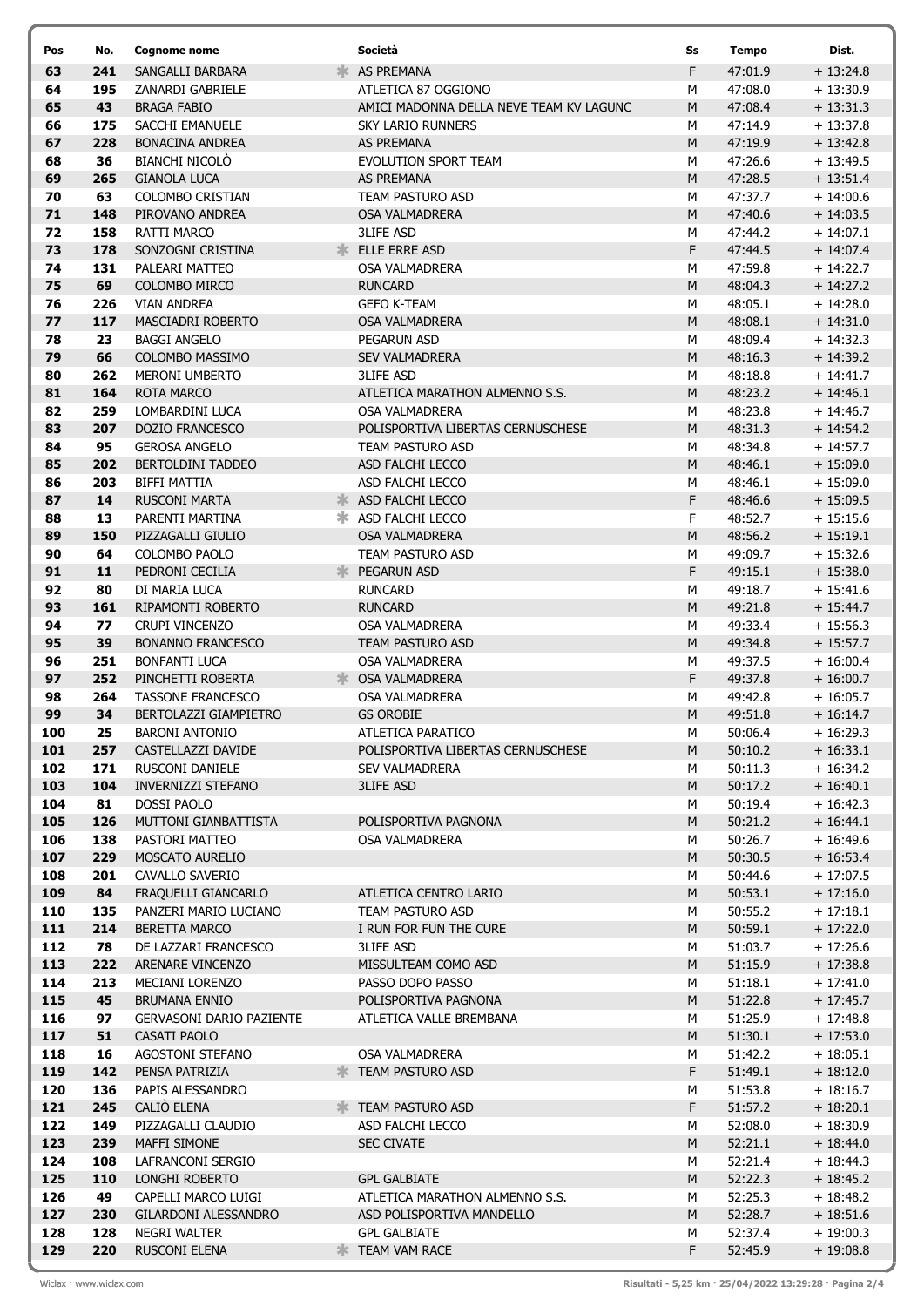| Pos        | No.        | Cognome nome                              |   | Società                                    | Ss             | <b>Tempo</b>       | Dist.                     |  |
|------------|------------|-------------------------------------------|---|--------------------------------------------|----------------|--------------------|---------------------------|--|
| 130        | 154        | POZZI LUCA                                |   | OSA VALMADRERA                             | М              | 52:48.9            | $+19:11.8$                |  |
| 131        | 246        | <b>GORETTI CESARE</b>                     |   | ANA LECCO                                  | M              | 52:52.3            | $+19:15.2$                |  |
| 132        | 170        | RUSCONI PATRIZIA                          |   | <b>* OSA VALMADRERA</b>                    | F              | 52:55.2            | $+19:18.1$                |  |
| 133        | 237        | <b>QUARTI MARCO</b>                       |   | <b>PEGARUN ASD</b>                         | M              | 52:56.6            | $+19:19.5$                |  |
| 134        | 28         | <b>BARTESAGHI MARCO</b>                   |   | ASD MARCIACARATESI                         | M              | 52:59.5            | $+19:22.4$                |  |
| 135        | 47         | <b>CAGLIANI MICHELE</b>                   |   | <b>AS PREMANA</b>                          | M              | 52:59.7            | $+19:22.6$                |  |
| 136        | 20         | <b>AMATO SABRINA</b>                      |   | * 3LIFE ASD                                | F              | 53:02.2            | $+19:25.1$                |  |
| 137        | 71         | COMBI GIANLUIGI<br><b>VALSECCHI MARCO</b> |   | ASD STELLA ALPINA                          | M              | 53:06.1            | $+19:29.0$<br>$+19:32.1$  |  |
| 138<br>139 | 190<br>196 | <b>ZAPPA ANDREA</b>                       |   | <b>RUNCARD</b>                             | M<br>${\sf M}$ | 53:09.2<br>53:12.4 | $+19:35.3$                |  |
| 140        | 92         | <b>GARIBOLDI IVAN</b>                     |   | <b>SEC CIVATE</b>                          | M              | 53:21.0            | $+19:43.9$                |  |
| 141        | 99         | <b>GILARDI DANIELA</b>                    |   | <b>SEV VALMADRERA</b>                      | F              | 53:23.2            | $+19:46.1$                |  |
| 142        | 244        | CAMAGNI GIULIO                            |   |                                            | М              | 53:33.5            | $+19:56.4$                |  |
| 143        | 134        | PANZERI FABRIZIO                          |   | <b>GPL GALBIATE</b>                        | M              | 53:33.9            | $+19:56.8$                |  |
| 144        | 216        | PAGGI MARTINO                             |   | AMICI DELLA MADONNA DELLA NEVE             | М              | 53:58.4            | $+20:21.3$                |  |
| 145        | 40         | <b>BORGIA FRANCESCO</b>                   |   | ASD AVIS OGGIONO                           | ${\sf M}$      | 54:04.1            | $+20:27.0$                |  |
| 146        | 53         | CASTELLI MASSIMO                          |   | POLISPORTIVA SALUS GERENZANO               | M              | 54:06.9            | $+20:29.8$                |  |
| 147        | 31         | <b>BELLUSCHI MAURO</b>                    |   | OSA VALMADRERA                             | M              | 54:07.3            | $+20:30.2$                |  |
| 148        | 93         | GATTINONI ALEJANDRO ALESSIO               |   | PEDALE LECCHESE                            | М              | 54:07.7            | $+20:30.6$                |  |
| 149        | 183        | <b>TEGIACCHI CARLO</b>                    |   | OSA VALMADRERA                             | M              | 54:24.1            | $+20:47.0$                |  |
| 150        | 19         | ALIPRANDI DANIELE                         |   | TEAM PASTURO ASD                           | М              | 54:26.6            | $+20:49.5$                |  |
| 151        | 120        | MAZZOLENI CLAUDIO                         |   | <b>GS OROBIE</b>                           | ${\sf M}$      | 54:26.6            | $+20:49.5$                |  |
| 152        | 155        | POZZONI DIEGO                             |   | <b>GEFO K-TEAM</b>                         | M              | 54:27.5            | $+20:50.4$<br>$+20:57.2$  |  |
| 153<br>154 | 238<br>55  | NASATTI GIACOMO<br>CASTELNUOVO GIANLUCA   |   | OSA VALMADRERA<br>POLISPORTIVA 2001 - ALDE | M<br>M         | 54:34.3<br>54:45.5 | $+21:08.4$                |  |
| 155        | 174        | <b>RUSSO ARMANDO</b>                      |   | POLISPORTIVA SALUS GERENZANO               | M              | 54:45.6            | $+21:08.5$                |  |
| 156        | 54         | CASTELNUOVO MARTINA                       | * |                                            | F              | 54:47.1            | $+21:10.0$                |  |
| 157        | 35         | BERTOLDINI FABRIZIA                       |   | <b>K</b> AS PREMANA                        | F              | 55:15.2            | $+21:38.1$                |  |
| 158        | 103        | <b>GUARNAROLI MAURO</b>                   |   | <b>BAR VITALI</b>                          | M              | 55:16.4            | $+21:39.3$                |  |
| 159        | 133        | PANDIANI NELLO                            |   |                                            | M              | 55:28.4            | $+21:51.3$                |  |
| 160        | 82         | FALZEI PIERO ANTONIO                      |   | ASD AVIS OGGIONO                           | М              | 55:35.7            | $+21:58.6$                |  |
| 161        | 60         | CIVILLINI GIOVANNI                        |   | <b>SEV VALMADRERA</b>                      | M              | 55:40.0            | $+22:02.9$                |  |
| 162        | 100        | <b>GILARDI ROMANO</b>                     |   | <b>SEV VALMADRERA</b>                      | M              | 55:44.2            | $+22:07.1$                |  |
| 163        | 193        | <b>VELLUZZI LAURA</b>                     |   | <b>WE US SAN MAURIZIO</b>                  | F              | 55:44.4            | $+22:07.3$                |  |
| 164        | 70         | COLZANI RAFFAELLA                         |   | * ASD MARCIACARATESI                       | F              | 55:45.4            | $+22:08.3$                |  |
| 165        | 236        | COLOMBO GIORGIO                           |   | <b>RUNCARD</b>                             | M              | 56:01.7            | $+22:24.6$                |  |
| 166        | 261        | APPIANI GAETANO                           |   | <b>SKY LARIO RUNNERS</b>                   | М              | 56:02.8            | $+22:25.7$                |  |
| 167        | 122        | MILESI GIORGIO                            |   | <b>OSA VALMADRERA</b>                      | M              | 56:09.9            | $+22:32.8$                |  |
| 168<br>169 | 234<br>231 | <b>VILLA MARCO</b><br><b>CORTI PAOLO</b>  |   | <b>IGUANA BAR</b><br>TEAM VAM RACE         | M<br>M         | 56:10.4<br>56:12.2 | $+22:33.3$<br>$+22:35.1$  |  |
| 170        | 218        | PARRAVICINI ROBERTO                       |   | I BOCIA                                    | М              | 56:16.1            | $+22:39.0$                |  |
| 171        | 176        | <b>SCANDOLA LUISA</b>                     |   | <b>*</b> 3LIFE ASD                         | F              | 56:20.1            | $+22:43.0$                |  |
| 172        | 225        | STEFANUCO SAMUEL                          |   |                                            | М              | 56:32.9            | $+22:55.8$                |  |
| 173        | 46         | <b>BUSI ANNA</b>                          |   | POLISPORTIVA PAGNONA                       | F              | 56:46.5            | $+23:09.4$                |  |
| 174        | 124        | MOSCATELLI FEDERICA                       |   | <b>*</b> ALS CREMELLA                      | F              | 56:50.5            | $+23:13.4$                |  |
| 175        | 240        | WILHELM MARIA ELVIRA                      |   | <b>SEC CIVATE</b>                          | F              | 57:10.1            | $+23:33.0$                |  |
| 176        | 189        | VALSECCHI LUIGI                           |   |                                            | М              | 57:38.7            | $+24:01.6$                |  |
| 177        | 87         | FUOCO VINCENZO                            |   | TEAM PASTURO ASD                           | ${\sf M}$      | 57:38.9            | $+24:01.8$                |  |
| 178        | 118        | MAZZA ALESSANDRO                          |   | MISSULTEAM COMO ASD                        | M              | 57:50.9            | $+24:13.8$                |  |
| 179        | 119        | MAZZOLENI MARCO                           |   | OSA VALMADRERA                             | ${\sf M}$      | 58:00.9            | $+24:23.8$                |  |
| 180        | 205        | BIFFI GIANPAOLO                           |   | ASD AVIS OGGIONO                           | М              | 58:07.4            | $+24:30.3$                |  |
| 181        | 123        | MOSCA MARCO                               |   | <b>RUNCARD</b>                             | ${\sf M}$      | 58:15.7            | $+24:38.6$                |  |
| 182<br>183 | 44<br>125  | BROVELLI ILARIA<br>MUSELLA FRANCESCO      |   | * GEFO K-TEAM<br><b>RUNCARD</b>            | F<br>${\sf M}$ | 58:20.8<br>58:25.5 | $+ 24:43.7$               |  |
| 184        | 37         | BOFFELLI GIANMARIO                        |   | ATLETICA VALLE BREMBANA                    | М              | 58:29.3            | $+ 24:48.4$<br>$+24:52.2$ |  |
| 185        | 215        | <b>CRUCIFERO ANTONELLA</b>                |   | <b>* ASD FALCHI LECCO</b>                  | F              | 58:43.7            | $+25:06.6$                |  |
| 186        | 263        | TIZZONI MICAELA                           |   | * ASD FALCHI LECCO                         | F              | 58:45.7            | $+25:08.6$                |  |
| 187        | 210        | SALVIONI FRANCO                           |   | ASD ATLETICA MERATE                        | M              | 58:47.8            | $+25:10.7$                |  |
| 188        | 121        | MAZZUCCHELLI ARIANNA                      |   | * ASD MARCIACARATESI                       | F              | 58:48.5            | $+25:11.4$                |  |
| 189        | 260        | FERRARI STEFANO                           |   | <b>SKY LARIO RUNNERS</b>                   | M              | 59:27.7            | $+25:50.6$                |  |
| 190        | 144        | PESENTI ROBERTA                           |   | <b><del></del></b> RUNNERS BERGAMO         | F              | 59:42.3            | $+26:05.2$                |  |
| 191        | 233        | FRIGERIO STEFANO                          |   | <b>IGUANA BAR</b>                          | ${\sf M}$      | 59:55.3            | $+26:18.2$                |  |
| 192        | 180        | TAGLIAFERRI MARINO MODESTO                |   | POLISPORTIVA PAGNONA                       | M              | 1:00:10.3          | $+26:33.2$                |  |
| 193        | 219        | FERRARIO SILVIA                           |   | <b>EXAM VAM RACE</b>                       | F              | 1:00:20.6          | $+26:43.5$                |  |
| 194        | 52         | CASTAGNA FRANCESCA                        |   | <b>* TEAM PASTURO ASD</b>                  | F.             | 1:00:23.5          | $+26:46.4$                |  |
| 195        | 48         | CALDARELLI FRANCESCO                      |   |                                            | ${\sf M}$      | 1:00:29.5          | $+26:52.4$                |  |
| 196        | 179        | SPREAFICO PAOLO                           |   |                                            | М              | 1:00:42.9          | $+27:05.8$                |  |